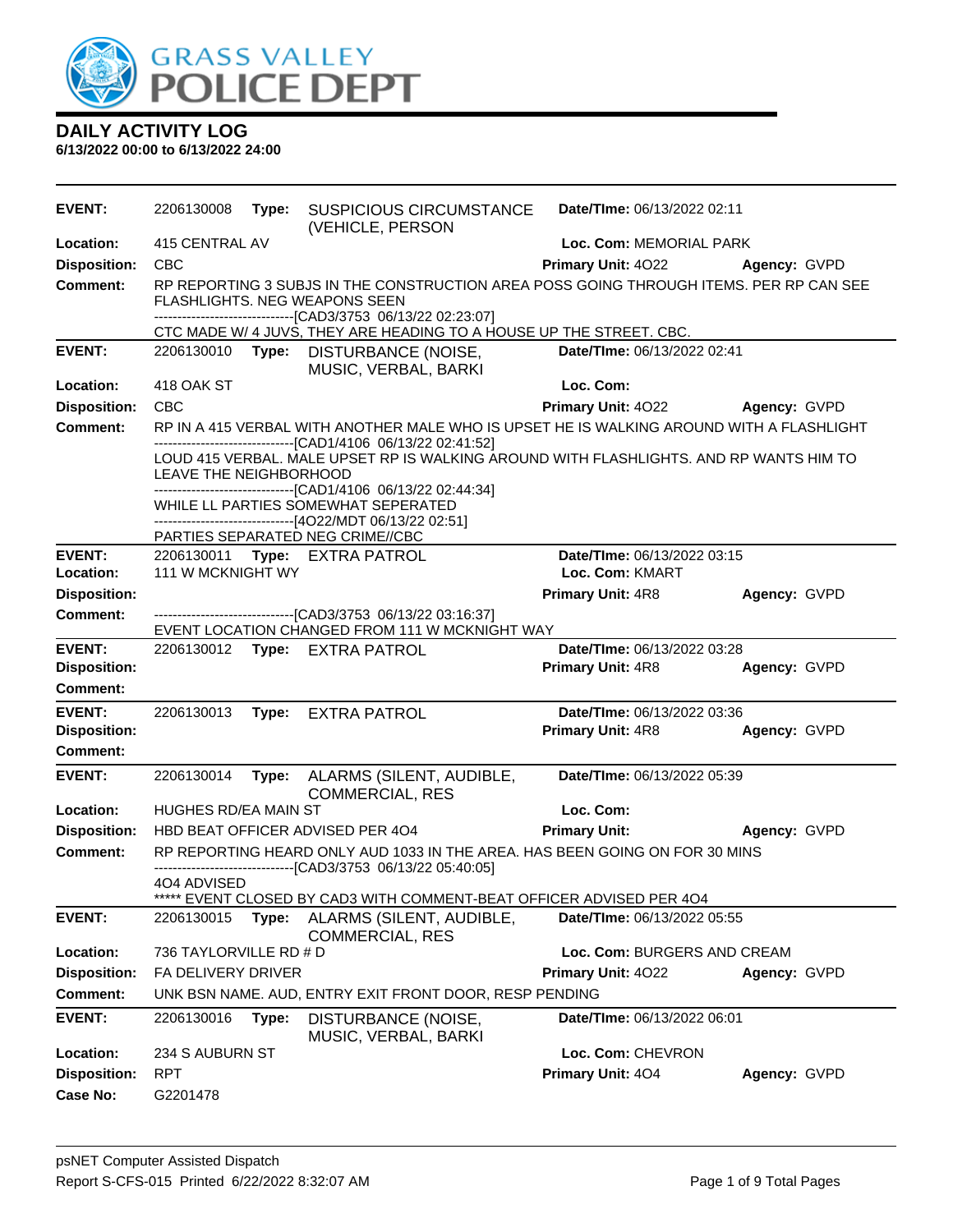

### **6/13/2022 00:00 to 6/13/2022 24:00**

| Comment:                        | 911 REPORTING HE GOT IN A 415 PHYSICAL WITH A MALE AT THE BSN JUST NOW. RP NO LONGER AS BSN                                                                                                                                           |                                                     |                                         |  |  |
|---------------------------------|---------------------------------------------------------------------------------------------------------------------------------------------------------------------------------------------------------------------------------------|-----------------------------------------------------|-----------------------------------------|--|--|
|                                 | ------------------------------[CAD1/4106 06/13/22 06:02:34]<br>PER RP NEG WEAPONS, UNK INJURIES. OTHER PARTY ASSOCIATED WITH A BICYCLE                                                                                                |                                                     |                                         |  |  |
|                                 | ------------------------------[CAD1/4106 06/13/22 06:03:27]<br>OTHER PARTY IS WMA, RED SHIRT, AND JEANS<br>-------------------------------[CAD3/3753 06/13/22 06:18:03]                                                               |                                                     |                                         |  |  |
|                                 | ISSUED CASE# G2201478 FOR AGENCY GVPD by UNIT 4O4                                                                                                                                                                                     |                                                     |                                         |  |  |
| <b>EVENT:</b>                   |                                                                                                                                                                                                                                       | Date/TIme: 06/13/2022 06:12                         |                                         |  |  |
| Location:                       | (HANGUPS, ABAN'S)<br>155 GLASSON WY                                                                                                                                                                                                   | Loc. Com: SIERRA NEVADA MEMORIAL<br><b>HOSPITAL</b> |                                         |  |  |
| <b>Disposition:</b>             | HBD LOGGED PER 4S3                                                                                                                                                                                                                    | <b>Primary Unit:</b>                                | Agency: GVPD                            |  |  |
| <b>Comment:</b>                 | 911 OPEN LINE BUTTONS BEING PRESSED LINE DISCONNECTED. LINE DISCONNECTED ON CB                                                                                                                                                        |                                                     |                                         |  |  |
|                                 | -------------------------------[CAD1/4106 06/13/22 06:13:27]<br>1021 TO ER, STATED UNAWARE OF ANY EMERGENCY AT THE HOSPITAL<br>***** EVENT CLOSED BY CAD3 WITH COMMENT-LOGGED PER 4S3                                                 |                                                     |                                         |  |  |
| <b>EVENT:</b>                   | 2206130018 Type: THREATS                                                                                                                                                                                                              | Date/TIme: 06/13/2022 06:44                         |                                         |  |  |
| Location:                       | 106 LIDSTER AV                                                                                                                                                                                                                        | Loc. Com:                                           |                                         |  |  |
| <b>Disposition:</b>             | <b>RPT</b>                                                                                                                                                                                                                            | <b>Primary Unit: 4024</b>                           | Agency: GVPD                            |  |  |
| <b>Case No:</b>                 | G2201479                                                                                                                                                                                                                              |                                                     |                                         |  |  |
| Comment:                        | 911 CALLER REPORTS HIS UNCLE IS MAKING THREATS, SU HAS A PISTOL IN THE SAFE BUT RP DOESN'T<br>THINK HE HAS AMMO. SU IS IN THE LIVING ROOM WITH THE RP'S GRANDPARENTS.<br>-------------------------------[CAD1/4085 06/13/22 07:01:03] |                                                     |                                         |  |  |
|                                 | ISSUED CASE# G2201479 FOR AGENCY GVPD by UNIT 4O24                                                                                                                                                                                    |                                                     |                                         |  |  |
|                                 | -------------------------------[CAD1/4106 06/14/22 21:12:04]<br>SUBJ ARRESTED BY GVPD                                                                                                                                                 |                                                     |                                         |  |  |
| <b>EVENT:</b>                   | 2206130022 Type: TRAFFIC ACCIDENT                                                                                                                                                                                                     | Date/TIme: 06/13/2022 07:21                         |                                         |  |  |
| Location:                       | 319 PLEASANT ST                                                                                                                                                                                                                       | Loc. Com:                                           |                                         |  |  |
| <b>Disposition:</b>             | PEN MSG LEFT, PENDING RP CALLBACK                                                                                                                                                                                                     | Primary Unit: 4021                                  | Agency: GVPD                            |  |  |
| Case No:                        | G2201481                                                                                                                                                                                                                              |                                                     |                                         |  |  |
| <b>Comment:</b>                 | RP RPTG 20002. OCCD WITHIN THE LAST 3 DAYS. REQG 1021<br>-------------------------------[CAD1/4085 06/13/22 09:06:50]                                                                                                                 |                                                     |                                         |  |  |
|                                 | ISSUED CASE# G2201481-G2201481 FOR GVPD by UNIT 4O21                                                                                                                                                                                  |                                                     |                                         |  |  |
| <b>EVENT:</b>                   | 2206130023<br>Type: ORDINANCES                                                                                                                                                                                                        | Date/TIme: 06/13/2022 07:26                         |                                         |  |  |
|                                 | (COUNTY/MUNICIPAL)                                                                                                                                                                                                                    |                                                     |                                         |  |  |
| Location:                       | 463 SUTTON WY                                                                                                                                                                                                                         | Loc. Com: FORE DENTAL CARE                          |                                         |  |  |
| <b>Disposition:</b><br>Comment: | CBC HES MOVING ALONG<br>RP RPTG TRANSIENT SLEEPING IFO BNS                                                                                                                                                                            | Primary Unit: 4024                                  | Agency: GVPD                            |  |  |
| <b>EVENT:</b>                   |                                                                                                                                                                                                                                       | Date/TIme: 06/13/2022 07:45                         |                                         |  |  |
| Location:                       | 2206130026<br>Type:<br>VANDALISM<br>415 CENTRAL AV                                                                                                                                                                                    | Loc. Com: MEMORIAL PARK                             |                                         |  |  |
| <b>Disposition:</b>             | <b>RPT</b>                                                                                                                                                                                                                            | Primary Unit: 4024                                  | Agency: GVPD                            |  |  |
| <b>Case No:</b>                 | G2201480                                                                                                                                                                                                                              |                                                     |                                         |  |  |
| <b>Comment:</b>                 | RP RPTG VANDALISM TO CHILD PLAYGROUND. OCCD OVER THE WEEKEND                                                                                                                                                                          |                                                     |                                         |  |  |
|                                 | -----------------------------[CAD1/4085_06/13/22_08:07:08]<br>ISSUED CASE# G2201480 FOR AGENCY GVPD by UNIT 4O24                                                                                                                      |                                                     |                                         |  |  |
| <b>EVENT:</b>                   | Type:<br>2206130034<br>TRESPASS                                                                                                                                                                                                       | Date/TIme: 06/13/2022 08:31                         |                                         |  |  |
| Location:                       | 844 OLD TUNNEL RD                                                                                                                                                                                                                     |                                                     | Loc. Com: WESTERN SIERRA MEDICAL CLINIC |  |  |
| <b>Disposition:</b>             | CBC SUBJ ADVISED OF WARRANT                                                                                                                                                                                                           | Primary Unit: 403                                   | Agency: GVPD                            |  |  |
| <b>Comment:</b>                 | RP RPTING TRANSIENT MALE, (WEARS A RED ROBE AROUND TOWN), WENT INTO THE THE MEDICAL                                                                                                                                                   |                                                     |                                         |  |  |
|                                 | CENTER AT 700 AM, LOCKED HIMSELF INTO THE BATHROOM AND IS REFUSING TO LEAVE.                                                                                                                                                          |                                                     |                                         |  |  |
| <b>EVENT:</b>                   | 2206130043<br>Type:<br><b>THREATS</b>                                                                                                                                                                                                 | Date/TIme: 06/13/2022 08:58                         |                                         |  |  |

psNET Computer Assisted Dispatch Report S-CFS-015 Printed 6/22/2022 8:32:07 AM Page 2 of 9 Total Pages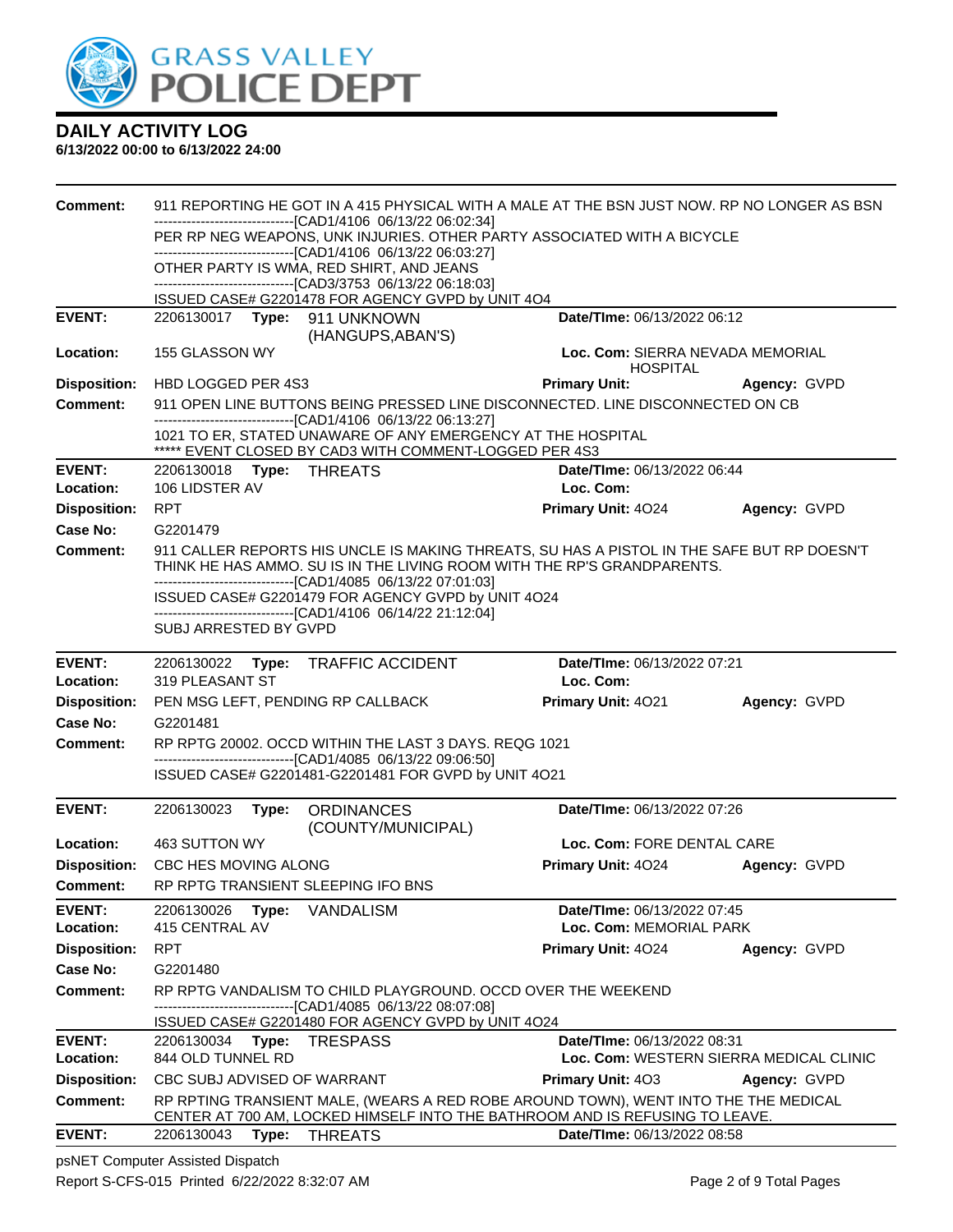

| <b>Location:</b>                 | <b>GRASS VALLEY</b>                                                                                                 | Loc. Com:                                                    |              |
|----------------------------------|---------------------------------------------------------------------------------------------------------------------|--------------------------------------------------------------|--------------|
| <b>Disposition:</b>              | <b>CBC</b>                                                                                                          | Primary Unit: 4021                                           | Agency: GVPD |
| <b>Comment:</b>                  | RP REQG 1021 REF SUBJ THREATENING RP                                                                                |                                                              |              |
|                                  | ------------------------------[4O21/MDT 06/13/22 09:16]<br>NEGATIVE CRIME AND ADVISED TO GET AN RO                  |                                                              |              |
| <b>EVENT:</b>                    | 2206130049 Type: SERVICE, CIVIL, SUBPOENA                                                                           | Date/TIme: 06/13/2022 09:13                                  |              |
| Location:                        | 327 RACE ST                                                                                                         | Loc. Com:                                                    |              |
| <b>Disposition:</b>              | <b>NS</b>                                                                                                           | Primary Unit: 4V71                                           | Agency: GVPD |
| Comment:                         | <b>CIVIL</b>                                                                                                        |                                                              |              |
|                                  | -------------------------------[CAD1/4085 06/13/22 09:13:12]                                                        |                                                              |              |
|                                  | EVENT LOCATION CHANGED FROM 327 RACE                                                                                |                                                              |              |
| <b>EVENT:</b>                    | 2206130052 Type: SERVICE, CIVIL, SUBPOENA                                                                           | Date/TIme: 06/13/2022 09:28                                  |              |
| Location:                        | 265 SUTTON WY #822                                                                                                  | Loc. Com:                                                    |              |
| <b>Disposition:</b>              | <b>GS</b>                                                                                                           | Primary Unit: 4V71                                           | Agency: GVPD |
| <b>Comment:</b>                  | <b>CIVIL</b><br>-------------------------------[CAD1/4085 06/13/22 09:28:22]                                        |                                                              |              |
|                                  | EVENT LOCATION CHANGED FROM 265 SUTTON 822                                                                          |                                                              |              |
| <b>EVENT:</b>                    | 2206130056 Type: SERVICE, CIVIL, SUBPOENA                                                                           | Date/TIme: 06/13/2022 09:39                                  |              |
| Location:                        | 276 GATES PL                                                                                                        | Loc. Com:                                                    |              |
| <b>Disposition:</b>              | <b>NS</b>                                                                                                           | Primary Unit: 4V71                                           | Agency: GVPD |
| <b>Comment:</b>                  | <b>CIVIL</b>                                                                                                        |                                                              |              |
|                                  | -----------------[CAD1/4085 06/13/22 09:39:10]<br>EVENT LOCATION CHANGED FROM 276 GATES PL                          |                                                              |              |
| <b>EVENT:</b>                    | 2206130058 Type: ORDINANCES                                                                                         | Date/TIme: 06/13/2022 09:44                                  |              |
|                                  | (COUNTY/MUNICIPAL)                                                                                                  |                                                              |              |
| Location:                        | 563 BRUNSWICK RD                                                                                                    |                                                              |              |
|                                  |                                                                                                                     | Loc. Com: 2ND OFFICE BUILDING IN THE BACK                    |              |
| <b>Disposition:</b>              | CBC ADVISED OF 602                                                                                                  | Primary Unit: 4015                                           | Agency: GVPD |
| <b>Comment:</b>                  | RP RPTING A TRANSIENT MALE WHO IS SLEEPING JUST OUTSIDE OF THE OFFICE BUILDING, ONGOING<br>ISSUES W/ THE SAME MALE. |                                                              |              |
| <b>EVENT:</b>                    | 2206130062 Type: THREATS                                                                                            | Date/TIme: 06/13/2022 09:49                                  |              |
| Location:                        | 239 MILL ST # 9                                                                                                     | Loc. Com:                                                    |              |
| <b>Disposition:</b>              | CBC NEG CRIMINAL THREATS, 415V ONLY                                                                                 | Primary Unit: 4015                                           | Agency: GVPD |
| <b>Comment:</b>                  | RP RPTG XRAY WHO IS STAYING AT RPS HOUSE IS THREATENING RP AND RP WANTS HER REMOVED                                 |                                                              |              |
| <b>EVENT:</b>                    | 2206130070<br>Type: PROPERTY LOST OR FOUND                                                                          | Date/TIme: 06/13/2022 10:06                                  |              |
| Location:                        | DOWNTOWN GV PARKING AREA                                                                                            | Loc. Com:                                                    |              |
| <b>Disposition:</b>              | CBC                                                                                                                 | <b>Primary Unit: 4021</b>                                    | Agency: GVPD |
| Comment:                         | CALLER LOST PHONE, WANTS TO KNOW IF IT WAS TURNED IN. REQ A 10-21.                                                  |                                                              |              |
| <b>EVENT:</b>                    | 2206130073<br>Type:<br>PUBLIC RELATION CONTACT                                                                      | Date/TIme: 06/13/2022 10:23                                  |              |
| Location:                        | 129 S AUBURN ST                                                                                                     | Loc. Com: GRASS VALLEY POLICE DEPARTMENT                     |              |
| <b>Disposition:</b>              | <b>CBC</b>                                                                                                          | Primary Unit: 4021                                           | Agency: GVPD |
| <b>Comment:</b>                  | RP AT LOBBY REF ORDINANCES WITH SETTING UP PRAYER AND MUSIC ON SIDEWALK                                             |                                                              |              |
| <b>EVENT:</b>                    | 2206130077<br><b>ALL OTHERS</b><br>Type:                                                                            | Date/TIme: 06/13/2022 10:33                                  |              |
| Location:                        | 129 S AUBURN ST                                                                                                     | Loc. Com: GRASS VALLEY POLICE DEPARTMENT                     |              |
| <b>Disposition:</b>              | CBC                                                                                                                 | Primary Unit: 4024                                           | Agency: GVPD |
| <b>Comment:</b>                  | -----------------[CAD1/4085_06/13/22 10:35:56]<br>EVENT LOCATION CHANGED FROM GVPD                                  |                                                              |              |
| <b>EVENT:</b>                    | 2206130078<br><b>Type: VANDALISM</b>                                                                                | Date/TIme: 06/13/2022 10:38                                  |              |
| Location:<br><b>Disposition:</b> | 568 EA MAIN ST<br><b>RPT</b>                                                                                        | Loc. Com: LINCOLN AND LONG ENGINEERING<br>Primary Unit: 4Z15 | Agency: GVPD |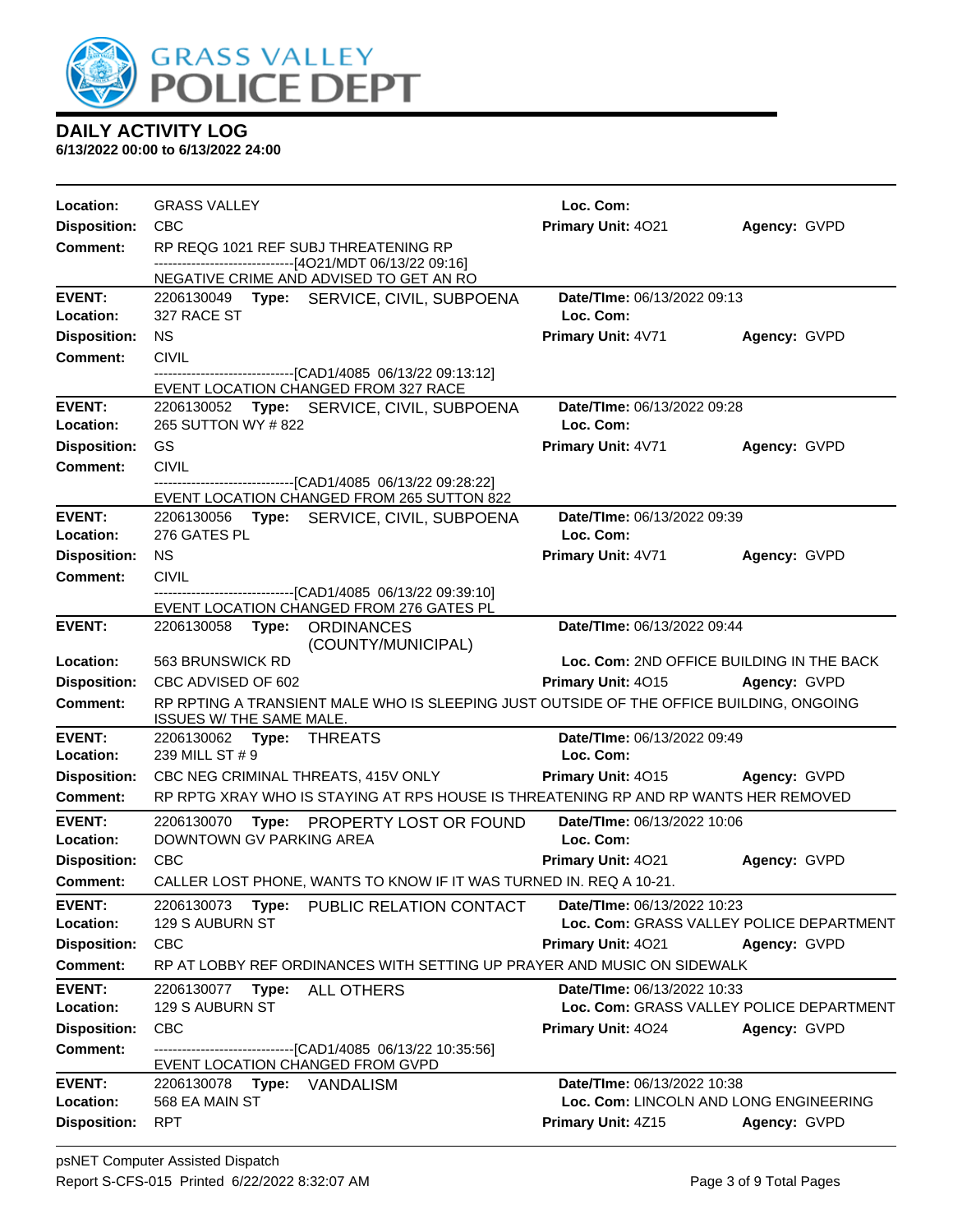

| Case No:                   | G2201482                                                                                                                                  |                                                                                                                                                                                                                                                                            |                                                                         |                     |  |
|----------------------------|-------------------------------------------------------------------------------------------------------------------------------------------|----------------------------------------------------------------------------------------------------------------------------------------------------------------------------------------------------------------------------------------------------------------------------|-------------------------------------------------------------------------|---------------------|--|
| Comment:                   | RP RPTG 4 COMPANY VEHICLES HAD GASOLINE SIPHONED. GAS CAPS ARE VANDALIZED<br>-------------------------------[CAD1/4085 06/13/22 10:51:18] |                                                                                                                                                                                                                                                                            |                                                                         |                     |  |
|                            |                                                                                                                                           | ISSUED CASE# G2201482 FOR AGENCY GVPD by UNIT 4Z15                                                                                                                                                                                                                         |                                                                         |                     |  |
| <b>EVENT:</b>              | 2206130081 Type: EXTRA PATROL                                                                                                             |                                                                                                                                                                                                                                                                            | Date/TIme: 06/13/2022 10:47                                             |                     |  |
| Location:                  | 115 APPLETON ST                                                                                                                           |                                                                                                                                                                                                                                                                            | Loc. Com:                                                               |                     |  |
| <b>Disposition:</b>        | <b>CBC</b>                                                                                                                                |                                                                                                                                                                                                                                                                            | <b>Primary Unit: 4S3</b>                                                | Agency: GVPD        |  |
| <b>Comment:</b>            |                                                                                                                                           | CALLER REQ EXTRA PATROL FROM RICHARDSON - WASHINGTON, DUE TO SPEEDING MOTORISTS. THE 25<br>MPH SIGN HAS BEEN KNOCKED DOWN. CALLER WAS ALMOST STRUCK BY A SPEEDING VEHICLE.                                                                                                 |                                                                         |                     |  |
| <b>EVENT:</b>              | 2206130086 Type: EXTRA PATROL                                                                                                             |                                                                                                                                                                                                                                                                            | Date/TIme: 06/13/2022 11:02                                             |                     |  |
| Location:                  | 119 UNION JACK ST # 117                                                                                                                   |                                                                                                                                                                                                                                                                            | Loc. Com:                                                               |                     |  |
| <b>Disposition:</b>        | CBC BEAT OFFICER ADVISED                                                                                                                  |                                                                                                                                                                                                                                                                            | Primary Unit: 4015                                                      | Agency: GVPD        |  |
| <b>Comment:</b>            |                                                                                                                                           | RP REQG EXTRA PATROLS AT NIGHT AROUND 0200 DUE TO ONGOING 415'S WITH MALE HEARD YELLING                                                                                                                                                                                    |                                                                         |                     |  |
| <b>EVENT:</b>              | 2206130087<br>Type:                                                                                                                       | <b>ORDINANCES</b><br>(COUNTY/MUNICIPAL)                                                                                                                                                                                                                                    | Date/TIme: 06/13/2022 11:04                                             |                     |  |
| Location:                  | 568 EA MAIN ST                                                                                                                            |                                                                                                                                                                                                                                                                            | Loc. Com:                                                               |                     |  |
| <b>Disposition:</b>        | <b>CBC</b>                                                                                                                                |                                                                                                                                                                                                                                                                            | Primary Unit: 4015                                                      | <b>Agency: GVPD</b> |  |
| <b>Comment:</b>            |                                                                                                                                           | CALLER HAVING ONGOING ISSUES W/ TRANSIENTS CAMPING AT ABOVE LOCATION AND LEAVING TRASH<br>EVERYWHERE INCLUDING NEEDLES AND OTHER PARAPHERNALIA.                                                                                                                            |                                                                         |                     |  |
| <b>EVENT:</b>              |                                                                                                                                           |                                                                                                                                                                                                                                                                            | Date/TIme: 06/13/2022 12:16                                             |                     |  |
| Location:                  | 660 MINNIE ST                                                                                                                             |                                                                                                                                                                                                                                                                            | Loc. Com: CONDON PARK                                                   |                     |  |
| <b>Disposition:</b>        | CBC NEG1146                                                                                                                               |                                                                                                                                                                                                                                                                            | <b>Primary Unit: 4024</b>                                               | Agency: GVPD        |  |
| Comment:                   | REF EVENT 2206130106                                                                                                                      |                                                                                                                                                                                                                                                                            |                                                                         |                     |  |
| <b>EVENT:</b>              | 2206130111<br>Type:                                                                                                                       | THEFT (GRAND, PETTY, FROM<br>MERCHANT)                                                                                                                                                                                                                                     | Date/TIme: 06/13/2022 12:23                                             |                     |  |
| Location:                  | 201 EA MAIN ST                                                                                                                            |                                                                                                                                                                                                                                                                            | Loc. Com: ROBINSONS GAS STATION                                         |                     |  |
| <b>Disposition:</b>        | <b>RPT</b>                                                                                                                                |                                                                                                                                                                                                                                                                            | <b>Primary Unit: 403</b>                                                | Agency: GVPD        |  |
| Case No:                   | G2201486                                                                                                                                  |                                                                                                                                                                                                                                                                            |                                                                         |                     |  |
| Comment:                   |                                                                                                                                           | RP RPTG ICE THEFT FROM ICE MACHINE, TOOK PLACE APPROX AN HOUR AGO. SUSPECT DROVE AWAY IN<br>A WIHTE FORD SUV, TINTED WINDOWS W/ SUNROOF LIC: 8WVZ882.<br>-------------------------------[CAD1/4085 06/13/22 14:27:17]<br>ISSUED CASE# G2201486 FOR AGENCY GVPD by UNIT 4O3 |                                                                         |                     |  |
| <b>EVENT:</b>              |                                                                                                                                           |                                                                                                                                                                                                                                                                            | Date/TIme: 06/13/2022 12:37                                             |                     |  |
| Location:                  | 320 MANOR DR                                                                                                                              |                                                                                                                                                                                                                                                                            | Loc. Com:                                                               |                     |  |
| <b>Disposition:</b>        | CBC RP ADVISED AGAIN OF RO                                                                                                                |                                                                                                                                                                                                                                                                            | <b>Primary Unit: 4021</b>                                               | Agency: GVPD        |  |
| <b>Comment:</b>            |                                                                                                                                           | REQ 10-21 REGARDING TRASH LOCATIONS AND ONGOING ISSUES WITH NEIGHBOR.<br>--------------------------[CAD2/4132 06/13/22 12:39:29]                                                                                                                                           |                                                                         |                     |  |
|                            | EVENT #2206010021                                                                                                                         |                                                                                                                                                                                                                                                                            |                                                                         |                     |  |
| <b>EVENT:</b><br>Location: | 2206130120<br>Type:<br>129 S AUBURN ST                                                                                                    | ALL OTHERS                                                                                                                                                                                                                                                                 | Date/TIme: 06/13/2022 12:38<br>Loc. Com: GRASS VALLEY POLICE DEPARTMENT |                     |  |
| <b>Disposition:</b>        | <b>CBC</b>                                                                                                                                |                                                                                                                                                                                                                                                                            | Primary Unit: 4021                                                      | Agency: GVPD        |  |
| <b>Comment:</b>            |                                                                                                                                           | -------------------------[CAD1/4085 06/13/22 12:40:41]<br>EVENT LOCATION CHANGED FROM GVPD<br>------------------------------[4O21/MDT 06/13/22 12:44]                                                                                                                      |                                                                         |                     |  |
|                            |                                                                                                                                           | COGVVM REPORT. CALLED AND UNABLE TO LEAVE VM. POSSIBLY A NCSO REPORT                                                                                                                                                                                                       |                                                                         |                     |  |
| <b>EVENT:</b>              | 2206130125                                                                                                                                | Type: THEFT (GRAND, PETTY, FROM<br>MERCHANT)                                                                                                                                                                                                                               | Date/TIme: 06/13/2022 12:44                                             |                     |  |
| Location:                  | 892 E MAIN ST                                                                                                                             |                                                                                                                                                                                                                                                                            | Loc. Com: GRASS VALLEY SHELL                                            |                     |  |
| <b>Disposition:</b>        | <b>RPT</b>                                                                                                                                |                                                                                                                                                                                                                                                                            | Primary Unit: 4015                                                      | Agency: GVPD        |  |
| Case No:                   | G2201485                                                                                                                                  |                                                                                                                                                                                                                                                                            |                                                                         |                     |  |
|                            |                                                                                                                                           |                                                                                                                                                                                                                                                                            |                                                                         |                     |  |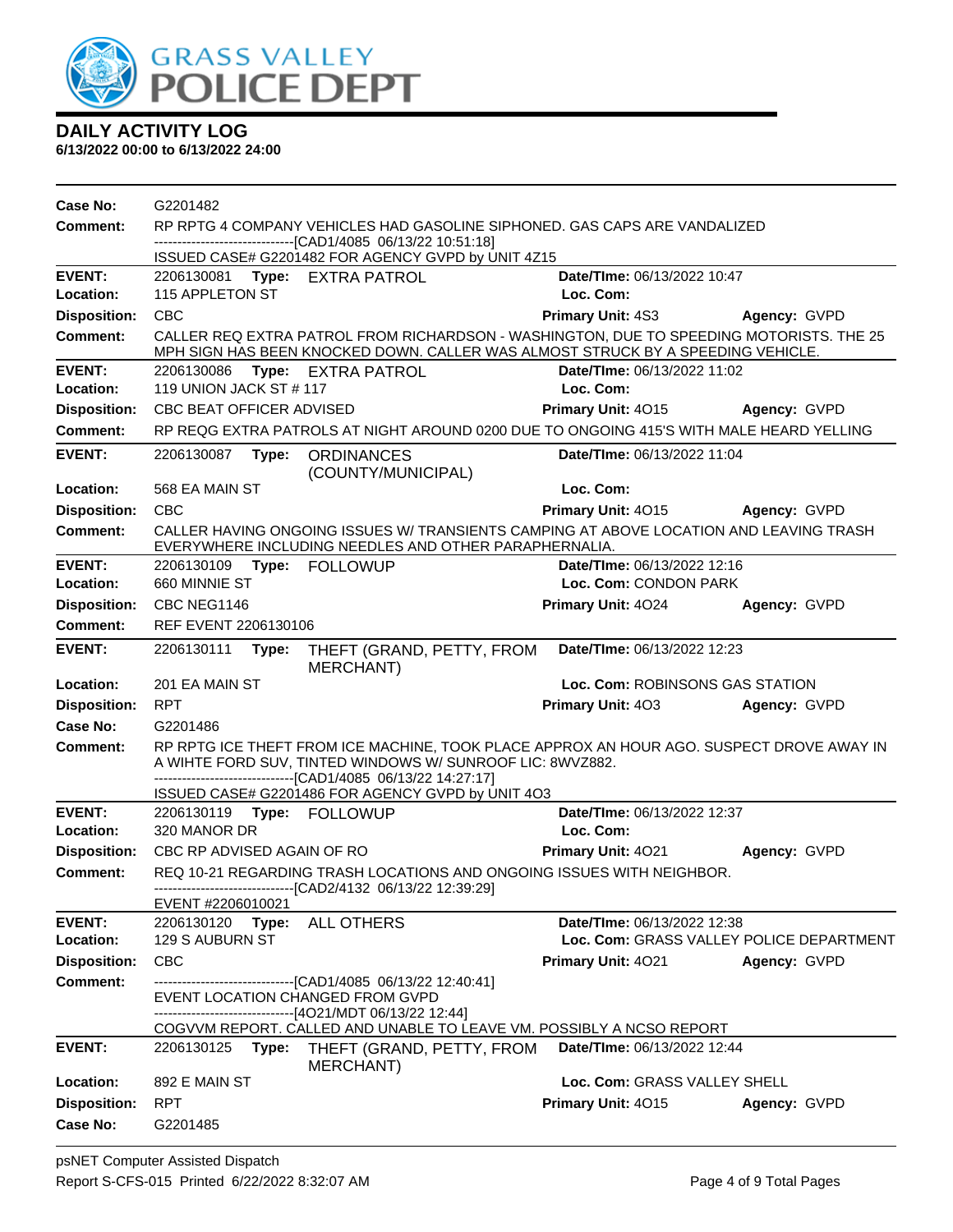

| <b>Comment:</b>     | RP RPTG COPPER STOLEN OFF AIR COMPRESSOR                                                                                                                                                                                                                                                                                               |                                           |
|---------------------|----------------------------------------------------------------------------------------------------------------------------------------------------------------------------------------------------------------------------------------------------------------------------------------------------------------------------------------|-------------------------------------------|
|                     | -------------------------------[CAD1/4085 06/13/22 13:05:51]<br>UNABLE TO REACH 4015 VIA LL                                                                                                                                                                                                                                            |                                           |
|                     | -------------------------------[CAD3/4051 06/13/22 13:06:47]                                                                                                                                                                                                                                                                           |                                           |
| <b>EVENT:</b>       | ISSUED CASE# G2201485 FOR AGENCY GVPD by UNIT 4O15<br>2206130126 Type: THREATS                                                                                                                                                                                                                                                         | Date/TIme: 06/13/2022 12:44               |
| Location:           | 440 HENDERSON ST                                                                                                                                                                                                                                                                                                                       | Loc. Com: INTERFAITH FOOD MINISTRY        |
| <b>Disposition:</b> | <b>RPT</b>                                                                                                                                                                                                                                                                                                                             | Primary Unit: 4021<br>Agency: GVPD        |
| Case No:            | G2201484                                                                                                                                                                                                                                                                                                                               |                                           |
| <b>Comment:</b>     | RP RPTG RECVG DEATH THREATS FROM CLIENT, REQG 1021                                                                                                                                                                                                                                                                                     |                                           |
|                     | -------------------------------[CAD1/4085 06/13/22 13:00:55]<br>ISSUED CASE# G2201484 FOR AGENCY GVPD by UNIT 4O21                                                                                                                                                                                                                     |                                           |
| <b>EVENT:</b>       | 2206130134 Type: SUSPICIOUS CIRCUMSTANCE                                                                                                                                                                                                                                                                                               | Date/TIme: 06/13/2022 13:30               |
|                     | (VEHICLE, PERSON                                                                                                                                                                                                                                                                                                                       |                                           |
| Location:           | 720 MALTMAN DR                                                                                                                                                                                                                                                                                                                         | Loc. Com: AIR GAS                         |
| <b>Disposition:</b> | <b>UTL</b>                                                                                                                                                                                                                                                                                                                             | <b>Primary Unit: 4024</b><br>Agency: GVPD |
| <b>Comment:</b>     | RP REPORTING SUBJ MAKING WEIRD CONTORTIONS AND ACTING SU BEHIND THE BUSINESS'S FENCE. RP<br>BELIEVES HE IS 11550. SU IS MALE BLK SAN FRANCISCO BALLCAP AND FADED GRN SHIRT. WHILE LL, RP<br>ADVISES SUBJ LEFT ON FOOT THROUGH THE HUMPTY DUMPTY PARKING LOT TWD MAIN.<br>--------------------------------[CAD3/4051 06/13/22 13:31:41] |                                           |
| <b>EVENT:</b>       | <b>VOICED</b><br>2206130137 Type: SUSPICIOUS CIRCUMSTANCE                                                                                                                                                                                                                                                                              | Date/TIme: 06/13/2022 13:53               |
|                     | (VEHICLE, PERSON                                                                                                                                                                                                                                                                                                                       |                                           |
| Location:           | DORSEY DR/EA MAIN ST                                                                                                                                                                                                                                                                                                                   | Loc. Com:                                 |
| <b>Disposition:</b> | UTL                                                                                                                                                                                                                                                                                                                                    | Primary Unit: 4024<br>Agency: GVPD        |
| <b>Comment:</b>     | RP REPORITNG MALE WALKING OUT INTO TRAFFIC ASKING PEOPLE TO ROLL DOWN THEIR WINDOWS.<br>WMA BLU SHIRT LEVIS WITH A BAG OF SOME SORT, RP IS UNSURE IF HES PANHANDLING OR WHAT HE IS<br>DOING BUT STATES HE IS VERY AGGRESSIVE. RP HAS LEFT SCENE                                                                                        |                                           |
| <b>EVENT:</b>       | 2206130142 Type: WELFARE CHECK                                                                                                                                                                                                                                                                                                         | Date/TIme: 06/13/2022 14:10               |
| Location:           | 11954 NEVADA CITY HY                                                                                                                                                                                                                                                                                                                   | Loc. Com: MCDONALDS 530 273 2518          |
| <b>Disposition:</b> | <b>UTL</b>                                                                                                                                                                                                                                                                                                                             | Primary Unit: 4024<br>Agency: GVPD        |
| <b>Comment:</b>     | CALLER RPTING XRAY IN THE PARKING LOT, SCREAMING AND YELLING AT HERSELF. XRAY IS IN AN OLDER<br>SUBARU OUTBACK, TAN, LIC: 5SXV371. JUST LEFT THE PARKING AREA AND HEADING UP BRUNSWICK.                                                                                                                                                |                                           |
| <b>EVENT:</b>       | 2206130154 Type: WELFARE CHECK                                                                                                                                                                                                                                                                                                         | Date/TIme: 06/13/2022 15:22               |
| Location:           | 228 SUTTON WY #125                                                                                                                                                                                                                                                                                                                     | Loc. Com:                                 |
| <b>Disposition:</b> | <b>CBC</b>                                                                                                                                                                                                                                                                                                                             | <b>Primary Unit: 403</b><br>Agency: GVPD  |
| <b>Comment:</b>     | RP REQ WELCHECK FOR XRAY SCREAMING LOUDLY. RP ADVISED XRAY HAS BEEN SCREAMING SINCE 0500<br>THIS AM. RP DOES NOT KNOW WHO THE OCCUPANT OF THAT APT IS.                                                                                                                                                                                 |                                           |
| <b>EVENT:</b>       | 2206130156 Type: TRAFFIC (DUI, PARKING,<br>SPEED, HAZ                                                                                                                                                                                                                                                                                  | Date/TIme: 06/13/2022 15:24               |
| Location:           | <b>IDAHO MARYLAND RD/BRUNSWICK RD</b>                                                                                                                                                                                                                                                                                                  | Loc. Com:                                 |
| <b>Disposition:</b> | <b>CBC</b>                                                                                                                                                                                                                                                                                                                             | Primary Unit: 4021<br>Agency: GVPD        |
| <b>Comment:</b>     | WIDE LOAD. CALLER HAS QUESTIONS ABOUT PERMITS. MEETING WITH CHP. UNSURE ABOUT GV PERMITS.<br>REQ 10-21.                                                                                                                                                                                                                                |                                           |
| <b>EVENT:</b>       | 2206130157<br>Type:<br>TRAFFIC (DUI, PARKING,<br>SPEED, HAZ                                                                                                                                                                                                                                                                            | Date/TIme: 06/13/2022 15:28               |
| Location:           | 49/20 RAMP STATE/BRUNSWICK RD                                                                                                                                                                                                                                                                                                          | Loc. Com: NB JUST PAST BRUNSWICK          |
| <b>Disposition:</b> | HBD UTL BRUNS TO GOLD FLAT PER 4015                                                                                                                                                                                                                                                                                                    | <b>Primary Unit:</b><br>Agency: GVPD      |
| <b>Comment:</b>     | 911 XFER TO CHP, MAN SITTING ON CENTER MEDIAN. MALE IN HAT, DRK SHIRT AND PANTS<br>----------------------[CAD3/4051_06/13/22 15:28:18]                                                                                                                                                                                                 |                                           |
|                     | <b>VOICED</b><br>***** EVENT CLOSED BY CAD3 WITH COMMENT-UTL BRUNS TO GOLD FLAT PER 4015                                                                                                                                                                                                                                               |                                           |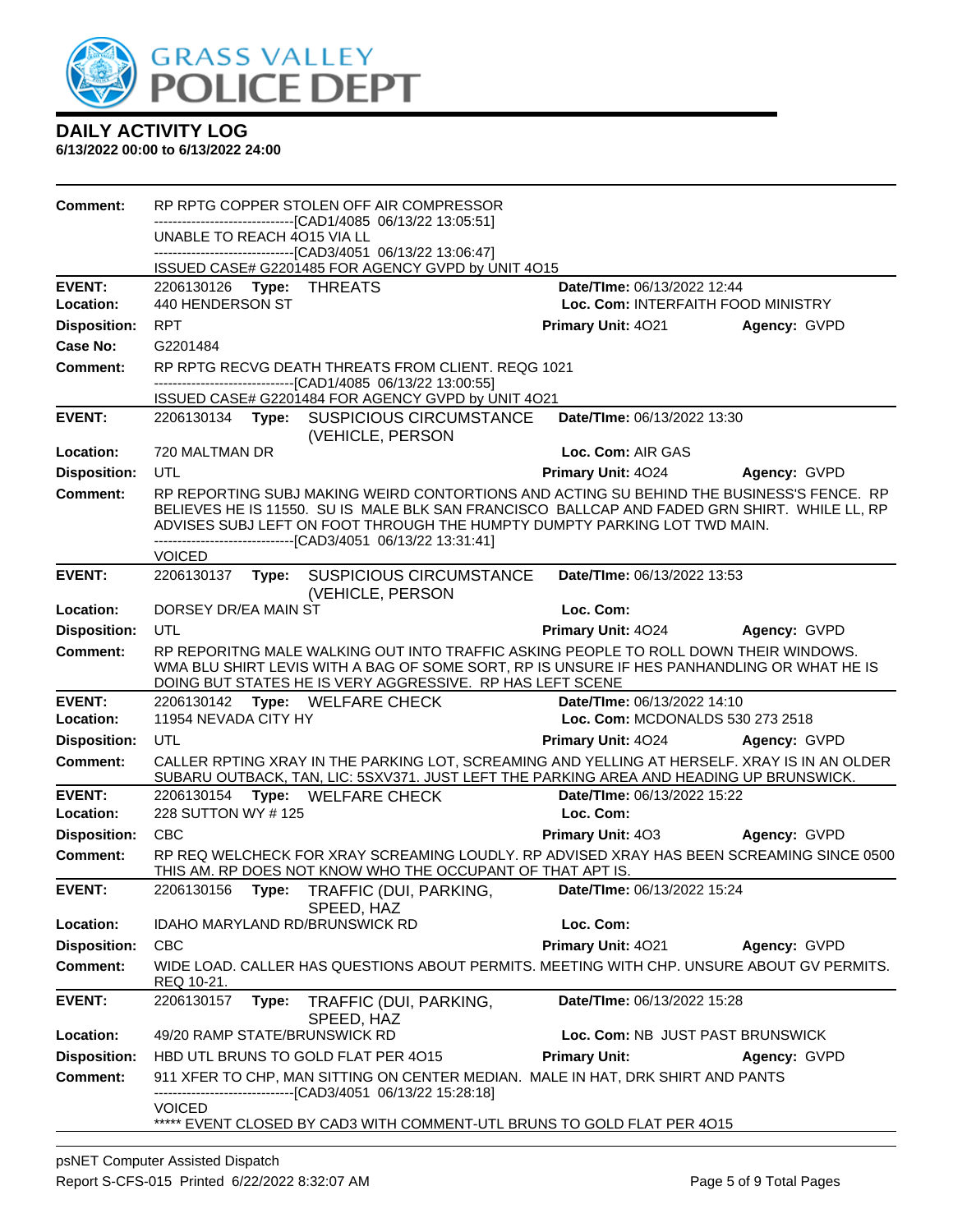

| EVENT:<br>Location:              | 692 FREEMAN LN # A                                            |       | 2206130177 Type: VEH CITES, VIN, TOWS, DUI                                                                                                                              | Date/Time: 06/13/2022 16:27<br>Loc. Com: RALEYS     |              |
|----------------------------------|---------------------------------------------------------------|-------|-------------------------------------------------------------------------------------------------------------------------------------------------------------------------|-----------------------------------------------------|--------------|
| <b>Disposition:</b>              | ARA                                                           |       |                                                                                                                                                                         | <b>Primary Unit: 4024</b>                           | Agency: GVPD |
| Case No:                         | G2201488                                                      |       |                                                                                                                                                                         |                                                     |              |
| <b>Comment:</b>                  | POSS 23152 REF EVENT 2206130164                               |       |                                                                                                                                                                         |                                                     |              |
|                                  |                                                               |       | -------------------------------[CAD3/4051 06/13/22 16:33:06]<br>EVENT LOCATION CHANGED FROM S AUBURN / EMPIRE                                                           |                                                     |              |
|                                  |                                                               |       | -------------------------------[CAD3/4051_06/13/22 16:39:21]<br>EVENT LOCATION CHANGED FROM SO AUBURN ST/WE EMPIRE ST GV                                                |                                                     |              |
|                                  |                                                               |       | --------------------------------[CAD3/4051 06/13/22 17:09:23]                                                                                                           |                                                     |              |
|                                  |                                                               |       | ISSUED CASE# G2201488 FOR AGENCY GVPD by UNIT 4O24<br>-------------------------------[CAD3/3753 06/13/22 20:06:04]                                                      |                                                     |              |
|                                  | BOOKED WBCF FOR 23152AVC                                      |       |                                                                                                                                                                         |                                                     |              |
| <b>EVENT:</b>                    |                                                               |       | 2206130178 Type: PROPERTY LOST OR FOUND                                                                                                                                 | Date/TIme: 06/13/2022 16:31                         |              |
| Location:                        | 129 S AUBURN ST                                               |       |                                                                                                                                                                         | Loc. Com: GRASS VALLEY POLICE DEPARTMENT            |              |
| <b>Disposition:</b>              |                                                               |       | PEN SUBJ GONE, PENDING RP RETURNING.                                                                                                                                    | <b>Primary Unit: 4021</b>                           | Agency: GVPD |
| Comment:                         |                                                               |       | CALLER IS AT ABOVE, WANTS TO PICK UP HIS BIKE, SOUNDS HBD.<br>-------------------------------[CAD2/4132 06/13/22 16:32:06]                                              |                                                     |              |
|                                  |                                                               |       | CALLER WAS TOLD HIS BIKE WAS THERE.                                                                                                                                     |                                                     |              |
| <b>EVENT:</b>                    |                                                               |       | 2206130180 Type: SUSPICIOUS CIRCUMSTANCE<br>(VEHICLE, PERSON                                                                                                            | Date/TIme: 06/13/2022 16:39                         |              |
| Location:                        | 127 WILSON ST                                                 |       |                                                                                                                                                                         | Loc. Com:                                           |              |
| <b>Disposition:</b>              | <b>CBC</b>                                                    |       |                                                                                                                                                                         | Primary Unit: 4021                                  | Agency: GVPD |
| <b>Comment:</b>                  | KNOW WHAT IT IS.                                              |       | RP REQ 10-21 REGARDING A SUBSTANCE SHE FOUND AT HER GRANDMOTHER'S AND SHE DOES NOT                                                                                      |                                                     |              |
|                                  |                                                               |       | -------------------------------[CAD1/4085 06/13/22 16:41:18]<br>RP IS NOT CURRENTLY AT RESIDENCE.                                                                       |                                                     |              |
|                                  |                                                               |       | ------------------------------[4O21/MDT 06/13/22 16:50]                                                                                                                 |                                                     |              |
| <b>EVENT:</b>                    |                                                               |       | RP ADVISED TO SET UP CAMERAS ON OUTSIDE OF HOME TO DETERMINE SUSPICIOUS ACTIVITY.                                                                                       |                                                     |              |
|                                  |                                                               |       | 2206130185 Type: ALARMS (SILENT, AUDIBLE,<br><b>COMMERCIAL, RES</b>                                                                                                     | Date/TIme: 06/13/2022 17:12                         |              |
| Location:<br><b>Disposition:</b> | 930 IDAHO MARYLAND RD<br>FA                                   |       |                                                                                                                                                                         | Loc. Com: RELIABLE AUTO GLASS<br>Primary Unit: 4015 |              |
| Comment:                         |                                                               |       | FRONT DOOR, FRONT ENTRY MOTION /AUD / RESP PENDING, OP 89661                                                                                                            |                                                     | Agency: GVPD |
| <b>EVENT:</b>                    | 2206130197                                                    |       | 911 UNKNOWN                                                                                                                                                             | Date/TIme: 06/13/2022 17:47                         |              |
|                                  |                                                               | Type: | (HANGUPS, ABAN'S)                                                                                                                                                       |                                                     |              |
| Location:                        | LAT: 39.22596000 LONG: -121.045786                            |       |                                                                                                                                                                         | Loc. Com:                                           |              |
| <b>Disposition:</b>              | HBD                                                           |       |                                                                                                                                                                         | <b>Primary Unit:</b>                                | Agency: GVPD |
| <b>Comment:</b>                  | 911 ABAN                                                      |       |                                                                                                                                                                         |                                                     |              |
|                                  | UNABLE TO CALL BACK, 911 PREFIX<br>***** EVENT CLOSED BY CAD3 |       | -------------------------------[CAD1/4085 06/13/22 17:47:20]                                                                                                            |                                                     |              |
| <b>EVENT:</b>                    | 2206130198                                                    | Type: | <b>FRAUD</b>                                                                                                                                                            | Date/TIme: 06/13/2022 17:51                         |              |
| Location:                        | 106 NO CHURCH ST                                              |       |                                                                                                                                                                         | Loc. Com:                                           |              |
| <b>Disposition:</b>              | <b>CBC</b>                                                    |       |                                                                                                                                                                         | Primary Unit: 4015                                  | Agency: GVPD |
| <b>Comment:</b>                  |                                                               |       | RP REQ 10-21, HER COMPUTER WAS HACKED, SU IS GAINING ACCESS TO HER ACCOUNTS AND HER<br>FRIENDS ACCOUNTS. RP UNABLE TO COMMUNICATE WHETHER THERE HAS BEEN MONETARY LOSS. |                                                     |              |
| <b>EVENT:</b>                    | 2206130200                                                    | Type: | TRAFFIC (DUI, PARKING,<br>SPEED, HAZ                                                                                                                                    | Date/TIme: 06/13/2022 18:07                         |              |
| Location:                        | 380 RAILROAD AV                                               |       |                                                                                                                                                                         | Loc. Com: HILLS FLAT LUMBER                         |              |
| <b>Disposition:</b>              | <b>HBD</b>                                                    |       |                                                                                                                                                                         | <b>Primary Unit:</b>                                | Agency: GVPD |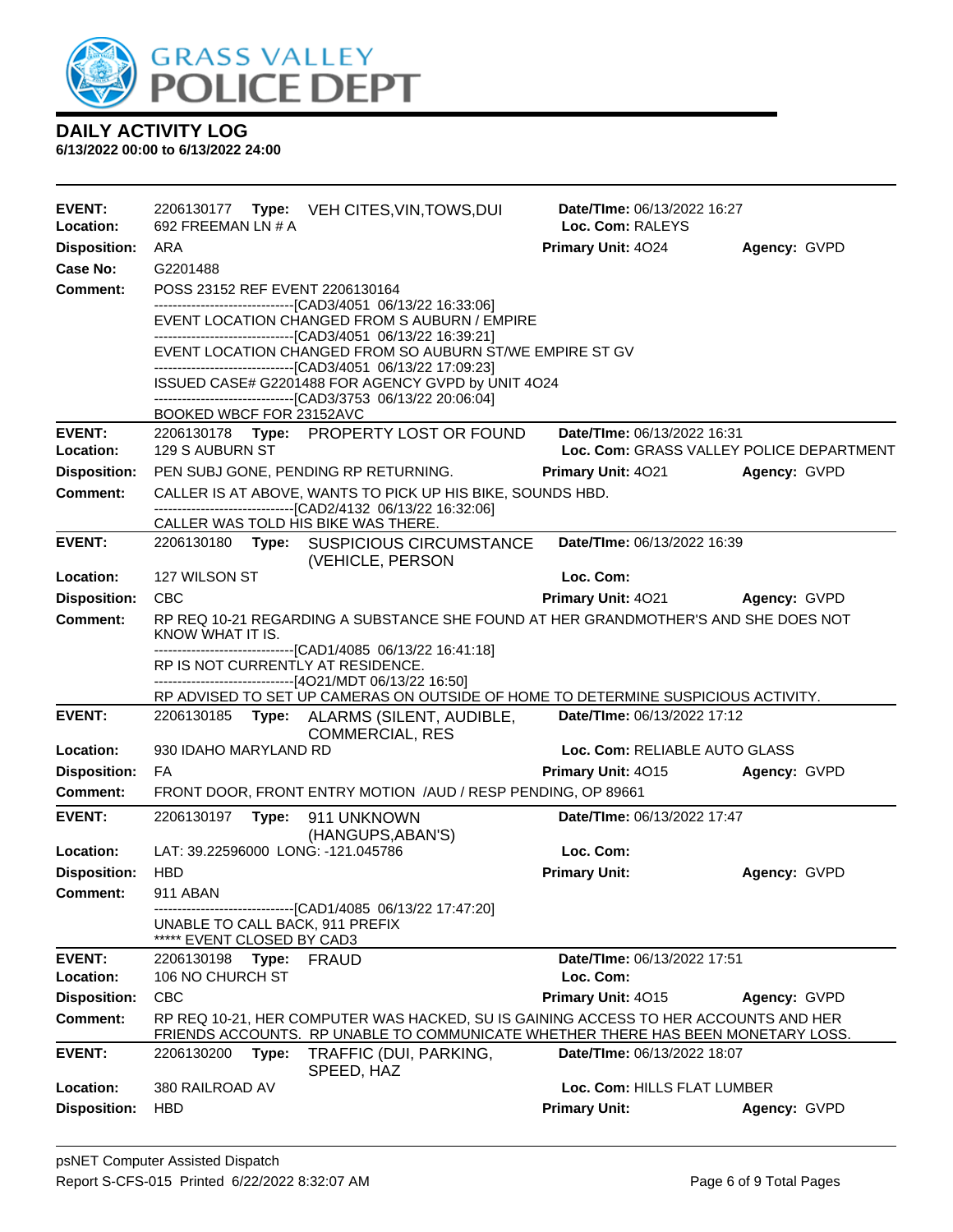

| Comment:            | RP RPTG A WHITE TOY TRCK W/ FURNITURE IN THE BACK, INTOXICATED DRIVER, YOUNG KID IN THE VEH.<br>UNKN DIRECTION OF TRAVEL, LEFT HILLS FLAT A FEW MINS AGO, UNABLE TO OBTAIN TAG. RP SAYS THE<br>WMA WAS ASKED TO LEAVE THE STORE, GOT INTO THE WHITE TRCK.<br>-------------------------------[CAD3/4051_06/13/22 18:07:45]<br>VOICED |       |                                                                                                                                                                                                                                                                                   |                             |              |
|---------------------|-------------------------------------------------------------------------------------------------------------------------------------------------------------------------------------------------------------------------------------------------------------------------------------------------------------------------------------|-------|-----------------------------------------------------------------------------------------------------------------------------------------------------------------------------------------------------------------------------------------------------------------------------------|-----------------------------|--------------|
|                     | ***** EVENT CLOSED BY CAD3                                                                                                                                                                                                                                                                                                          |       |                                                                                                                                                                                                                                                                                   |                             |              |
| <b>EVENT:</b>       | 2206130206                                                                                                                                                                                                                                                                                                                          |       | Type: 911 UNKNOWN<br>(HANGUPS, ABAN'S)                                                                                                                                                                                                                                            | Date/TIme: 06/13/2022 18:19 |              |
| Location:           | 2094 NEVADA CITY HY                                                                                                                                                                                                                                                                                                                 |       |                                                                                                                                                                                                                                                                                   | Loc. Com: DUTCH BROTHERS    |              |
| <b>Disposition:</b> | <b>HBD</b>                                                                                                                                                                                                                                                                                                                          |       |                                                                                                                                                                                                                                                                                   | <b>Primary Unit:</b>        | Agency: GVPD |
| <b>Comment:</b>     | 911 ABAND<br>ACCIDENTAL ON CB                                                                                                                                                                                                                                                                                                       |       | -------------------------[CAD2/4132_06/13/22_18:20:28]                                                                                                                                                                                                                            |                             |              |
|                     | ***** EVENT CLOSED BY CAD2                                                                                                                                                                                                                                                                                                          |       | EVENT LOCATION CHANGED FROM LAT: 39.23805700 LONG: -121.036913 GRASS VALLEY                                                                                                                                                                                                       |                             |              |
| <b>EVENT:</b>       | 2206130207                                                                                                                                                                                                                                                                                                                          | Type: | ALARMS (SILENT, AUDIBLE,<br><b>COMMERCIAL, RES</b>                                                                                                                                                                                                                                | Date/TIme: 06/13/2022 18:23 |              |
| Location:           | 275 DORSEY DR                                                                                                                                                                                                                                                                                                                       |       |                                                                                                                                                                                                                                                                                   | Loc. Com:                   |              |
| <b>Disposition:</b> | FA.                                                                                                                                                                                                                                                                                                                                 |       |                                                                                                                                                                                                                                                                                   | Primary Unit: 4K19          | Agency: GVPD |
| <b>Comment:</b>     | HIDER PROPERTIES AND CO                                                                                                                                                                                                                                                                                                             |       | OP:5 10-33 AUDIBLE FRONT ENTRY, BACK ROOM, AND OFFICE MOTION RESP PENDING<br>-------------------------------[CAD3/4051 06/13/22 18:30:17]                                                                                                                                         |                             |              |
|                     | 4K19 ADVISED                                                                                                                                                                                                                                                                                                                        |       |                                                                                                                                                                                                                                                                                   |                             |              |
|                     |                                                                                                                                                                                                                                                                                                                                     |       | ------------------------------[4K19/MDT 06/13/22 18:47]<br>CONTACT MADE WITH REGIONAL MANAGER WHO ADVISED IT IS A DISGRUNTLED EX-EMPLOYEE THAT IS<br>SETTING OFF THE ALARM REMOTELY. PER MANAGER, WE CAN LOG FURTHER ALARMS FROM THIS<br>LOCATION FOR THE REMAINDER OF THE NIGHT. |                             |              |
| <b>EVENT:</b>       | 2206130213                                                                                                                                                                                                                                                                                                                          | Type: | THEFT (GRAND, PETTY, FROM<br><b>MERCHANT)</b>                                                                                                                                                                                                                                     | Date/TIme: 06/13/2022 19:04 |              |
| Location:           | 120 YUBA RIVER CT                                                                                                                                                                                                                                                                                                                   |       |                                                                                                                                                                                                                                                                                   | Loc. Com: TRACTOR SUPPLY    |              |
| <b>Disposition:</b> | <b>RPT</b>                                                                                                                                                                                                                                                                                                                          |       |                                                                                                                                                                                                                                                                                   | Primary Unit: 404           | Agency: GVPD |
| <b>Case No:</b>     | G2201489                                                                                                                                                                                                                                                                                                                            |       |                                                                                                                                                                                                                                                                                   |                             |              |
| <b>Comment:</b>     | <b>BRUNSWICK.</b>                                                                                                                                                                                                                                                                                                                   |       | RP REPORTS THEFT OF TOOLS OCCURRED APPROX 5 MINS AGO. WMA 20 YOA BLN CURLY HAIR 505 160<br>LSW GRN HAT, BLK SHIRT, BLK PACKPACK, BLK PANTS, BLK VANS. LAST SEEN ON FOOT TOWARD                                                                                                    |                             |              |
|                     |                                                                                                                                                                                                                                                                                                                                     |       | ---------------------------------[CAD3/3753 06/13/22 19:28:57]<br>ISSUED CASE# G2201489 FOR AGENCY GVPD by UNIT 4O4<br>--------------------[CAD3/3753 06/13/22 19:29:13]<br>UTL ON AREA CK, RPT TAKEN FOR THEFT                                                                   |                             |              |
| <b>EVENT:</b>       | 2206130216                                                                                                                                                                                                                                                                                                                          | Type: | THEFT (GRAND, PETTY, FROM                                                                                                                                                                                                                                                         | Date/TIme: 06/13/2022 19:17 |              |
|                     |                                                                                                                                                                                                                                                                                                                                     |       | <b>MERCHANT)</b>                                                                                                                                                                                                                                                                  |                             |              |
| Location:           | 1008 PLAZA DR                                                                                                                                                                                                                                                                                                                       |       |                                                                                                                                                                                                                                                                                   | Loc. Com: FLYERS/EXXON      |              |
| <b>Disposition:</b> | <b>CBC</b>                                                                                                                                                                                                                                                                                                                          |       |                                                                                                                                                                                                                                                                                   | Primary Unit: 4022          | Agency: GVPD |
| <b>Comment:</b>     |                                                                                                                                                                                                                                                                                                                                     |       | RP REPORTING HIS PHONE WAS STOLEN 15 MINS AGO WHILE CHARGING. NEG SUS DESCRIPTION<br>--------------------[4O22/MDT 06/13/22 19:45]                                                                                                                                                |                             |              |
|                     |                                                                                                                                                                                                                                                                                                                                     |       | RP ADVISED MAY CHOOSE TO PURSUE AN ONLINE REPORT AT A LATER TIME//CBC                                                                                                                                                                                                             |                             |              |
| <b>EVENT:</b>       | 2206130218                                                                                                                                                                                                                                                                                                                          | Type: | ALARMS (SILENT, AUDIBLE,<br><b>COMMERCIAL, RES</b>                                                                                                                                                                                                                                | Date/TIme: 06/13/2022 19:22 |              |
| Location:           | 275 DORSEY DR                                                                                                                                                                                                                                                                                                                       |       |                                                                                                                                                                                                                                                                                   | Loc. Com:                   |              |
| <b>Disposition:</b> | <b>HBD</b>                                                                                                                                                                                                                                                                                                                          |       |                                                                                                                                                                                                                                                                                   | <b>Primary Unit:</b>        | Agency: GVPD |
| <b>Comment:</b>     | 4K19 ADV LOG AS BEAT INFO<br>***** EVENT CLOSED BY CAD1                                                                                                                                                                                                                                                                             |       | AUD, FRONT ENTRY, GARAGE DOOR, GARAGE MOTION, NEG RESP<br>---------------[CAD1/4106 06/13/22 19:23:52]                                                                                                                                                                            |                             |              |
|                     |                                                                                                                                                                                                                                                                                                                                     |       |                                                                                                                                                                                                                                                                                   |                             |              |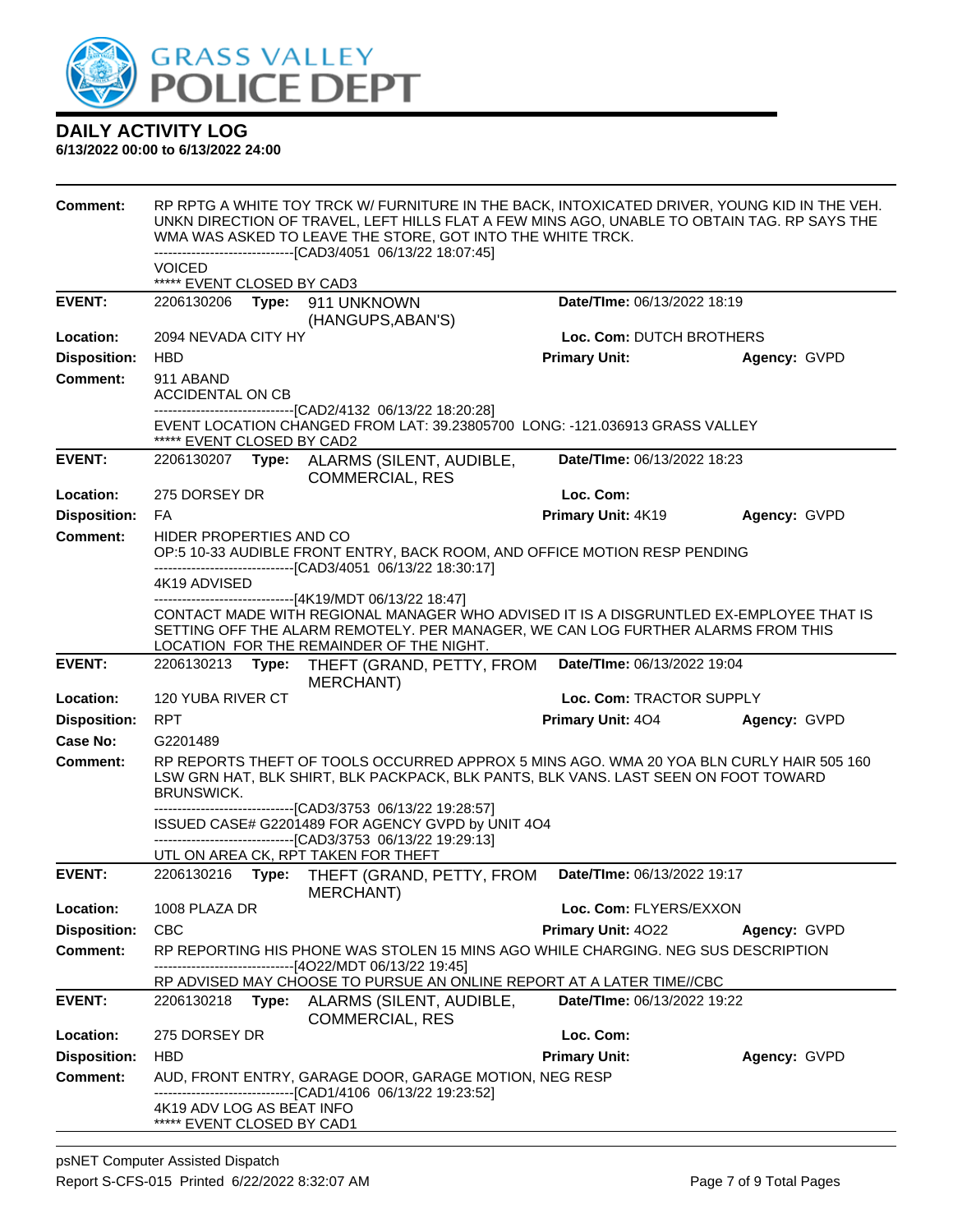

| Type: ALL OTHERS<br>762 FREEMAN LN<br>Loc. Com: PINE CREEK CENTER<br>Location:<br><b>Disposition:</b><br>CBC NEG CRIME NEG NEED FOR LE//SECURITY<br><b>Primary Unit: 4022</b><br>Agency: GVPD<br>ADVISED NO CRIME<br>SECURITY REQ CTC REF SUBJ IN A GOLD INFINITY OREGON LIC: HXAY. PER RP SUBJ IS A GYM MEMBER<br><b>Comment:</b><br>AND PARKS HIS CAR FOR AN HOUR TO HOUR AND A HALF IN THE PARKING LOT TO GO WALK THE TRAILS<br>BEFORE GOING TO THE GYM. RP REQ SUBJ DOESNT PARK IN PARKING LOT UNLESS HE IS INSIDE A BSN<br><b>EVENT:</b><br>DISTURBANCE (NOISE,<br>Date/TIme: 06/13/2022 20:47<br>2206130226<br>Type: |  |
|----------------------------------------------------------------------------------------------------------------------------------------------------------------------------------------------------------------------------------------------------------------------------------------------------------------------------------------------------------------------------------------------------------------------------------------------------------------------------------------------------------------------------------------------------------------------------------------------------------------------------|--|
|                                                                                                                                                                                                                                                                                                                                                                                                                                                                                                                                                                                                                            |  |
|                                                                                                                                                                                                                                                                                                                                                                                                                                                                                                                                                                                                                            |  |
|                                                                                                                                                                                                                                                                                                                                                                                                                                                                                                                                                                                                                            |  |
| MUSIC, VERBAL, BARKI                                                                                                                                                                                                                                                                                                                                                                                                                                                                                                                                                                                                       |  |
| 275 DORSEY DR # 61<br>Loc. Com:<br>Location:                                                                                                                                                                                                                                                                                                                                                                                                                                                                                                                                                                               |  |
| <b>Disposition:</b><br><b>RPT</b><br>Primary Unit: 404<br>Agency: GVPD                                                                                                                                                                                                                                                                                                                                                                                                                                                                                                                                                     |  |
| <b>Case No:</b><br>G2201490                                                                                                                                                                                                                                                                                                                                                                                                                                                                                                                                                                                                |  |
| <b>Comment:</b><br>911 CALLER REPORTS HER NEIGHBOR WAS JUST YELLING AT HER, THEY ARE CURRENTLY SEPARATED. RP<br>REQ 10-21.                                                                                                                                                                                                                                                                                                                                                                                                                                                                                                 |  |
| ----------------------------[CAD3/3753_06/13/22_21:17:13]<br>ISSUED CASE# G2201490 FOR AGENCY GVPD by UNIT 4O4                                                                                                                                                                                                                                                                                                                                                                                                                                                                                                             |  |
| <b>EVENT:</b><br>Date/TIme: 06/13/2022 21:13<br>2206130232<br>Type: ANIMALS (ABUSE, LOOSE,<br>FOUND, INJURED)                                                                                                                                                                                                                                                                                                                                                                                                                                                                                                              |  |
| SO AUBURN ST/EA MCKNIGHT WY<br>Loc. Com:<br>Location:                                                                                                                                                                                                                                                                                                                                                                                                                                                                                                                                                                      |  |
| <b>Disposition:</b><br><b>HBD</b><br><b>Primary Unit:</b><br>Agency: GVPD                                                                                                                                                                                                                                                                                                                                                                                                                                                                                                                                                  |  |
| RP REPORTS LOST GREAT WHITE PYRENEES DOG. REQ 10-21 IF LOCATED.<br><b>Comment:</b><br>***** EVENT CLOSED BY CAD3                                                                                                                                                                                                                                                                                                                                                                                                                                                                                                           |  |
| <b>EVENT:</b><br><b>TRESPASS</b><br>Date/TIme: 06/13/2022 21:26<br>2206130234<br>Type:<br>720 SUTTON WY<br>Loc. Com: RITE AID<br>Location:                                                                                                                                                                                                                                                                                                                                                                                                                                                                                 |  |
| <b>Disposition:</b><br>CBC 98T ADV 602<br>Primary Unit: 4K19<br>Agency: GVPD                                                                                                                                                                                                                                                                                                                                                                                                                                                                                                                                               |  |
| <b>Comment:</b><br>911 FROM EMPLOYEE REPORTING IRATE CUSTOMER REFUSING TO LEAVE AND CAUSING A 415. IMA LONG<br>BLACK HAIR IN RED BATH ROBE. NEG WEAPONS SEEN BUT PER RP SUBJ CARRIES UNKOWN WEAPONS.<br>ONGOING ISSUES WITH SUBJ, EMPLOYEES ARE LOCKED INSIDE AND MALE WAS LAST SEEN OUTSIDE POSS<br><b>GOING TO GROCERY OUTLET</b>                                                                                                                                                                                                                                                                                        |  |
| <b>EVENT:</b><br>Date/TIme: 06/13/2022 21:27<br>2206130235<br>Type:<br>DISTURBANCE (NOISE,<br>MUSIC, VERBAL, BARKI                                                                                                                                                                                                                                                                                                                                                                                                                                                                                                         |  |
| Loc. Com:<br>Location:<br>275 DORSEY DR #66                                                                                                                                                                                                                                                                                                                                                                                                                                                                                                                                                                                |  |
| <b>Disposition:</b><br><b>CBC PARTIES SEPARATED</b><br><b>Primary Unit: 404</b><br>Agency: GVPD                                                                                                                                                                                                                                                                                                                                                                                                                                                                                                                            |  |
| RP REPORTS HER NEIGHBOR IS AT THE RP'S DOOR MAKING THREATS. UNK WEAPONS. POSS UNDER THE<br><b>Comment:</b><br>INFLUENCE OF ALC OR HS.                                                                                                                                                                                                                                                                                                                                                                                                                                                                                      |  |
| <b>EVENT:</b><br>2206130236<br>TRAFFIC (DUI, PARKING,<br>Date/TIme: 06/13/2022 21:36<br>Type:<br>SPEED, HAZ                                                                                                                                                                                                                                                                                                                                                                                                                                                                                                                |  |
| WE MAIN ST/SO AUBURN ST<br>Loc. Com: GOING UPHILL<br>Location:                                                                                                                                                                                                                                                                                                                                                                                                                                                                                                                                                             |  |
| CBC<br><b>Disposition:</b><br><b>Primary Unit: 409</b><br>Agency: GVPD                                                                                                                                                                                                                                                                                                                                                                                                                                                                                                                                                     |  |
| RP REPORTING 23152 DRIVER SWERVING AND NOT GOING WHEN THE LIGHTS CHANGED. WHI HONDA<br><b>Comment:</b><br>PILOT LIC: 8LHJ452 SEEN 1 AGO<br>--------------------------[CAD3/3753_06/13/22 21:37:16]<br>VOICED.                                                                                                                                                                                                                                                                                                                                                                                                              |  |
| -------------------------------[CAD3/3753 06/13/22 21:46:28]<br>VEH LOCATED LEGALLY PARKED AND UNOCCUPIED PLEASANT ST/DALTON ST.                                                                                                                                                                                                                                                                                                                                                                                                                                                                                           |  |
| <b>EVENT:</b><br>Date/TIme: 06/13/2022 21:52<br>2206130239 Type: VEH CITES, VIN, TOWS, DUI                                                                                                                                                                                                                                                                                                                                                                                                                                                                                                                                 |  |
| Loc. Com: SIERRA CINEMAS<br>Location:<br>840 E MAIN ST # A                                                                                                                                                                                                                                                                                                                                                                                                                                                                                                                                                                 |  |
| <b>Disposition:</b><br>CBC 98T SUBJ MOVING ALONG<br>Primary Unit: 4K19<br>Agency: GVPD                                                                                                                                                                                                                                                                                                                                                                                                                                                                                                                                     |  |
| <b>Comment:</b><br>5EEU847 OUT W/ VEH BHD THE BLDG<br>-----------------------[CAD3/3753_06/13/22 21:54:08]<br>EVENT LOCATION CHANGED FROM SIERRA CINEMAS                                                                                                                                                                                                                                                                                                                                                                                                                                                                   |  |